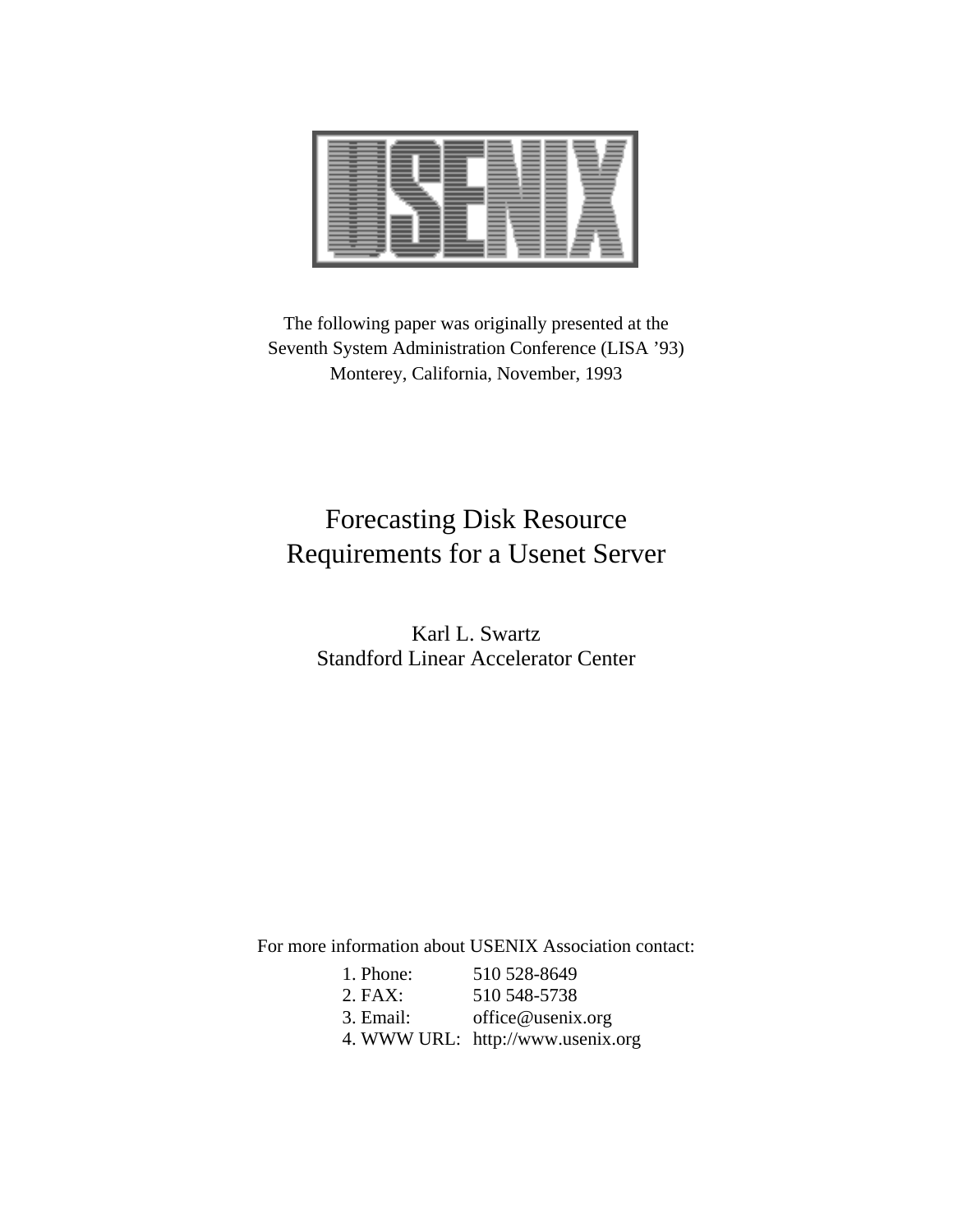# **Forecasting Disk Resource Requirements for a Usenet Server†**

*Karl L. Swartz –* Stanford Linear Accelerator Center

# **ABSTRACT**

Three years ago the Stanford Linear Accelerator Center (SLAC) decided to embrace netnews as a site-wide, multi-platform communications tool for the laboratory's diverse user community. The Usenet newsgroups as well as other world-wide newsgroup hierarchies were appealing for their unique ability to tap a broad pool of information, while the availability of the software on a number of platforms provided a way to communicate to and amongst the computing community. The previous way of doing this ran only on the VM mainframe system and had become increasingly ineffective as users migrated to other platforms.

The increasing dependence on netnews brought with it the requirement that the service be reliable. This was dramatically demonstrated when the long-neglected netnews service collapsed under the load of the traditional fall surge in Usenet traffic and the site was without news service for a week while an upgraded system was installed. One result of that painful event was that efforts were made to forecast growth and the accompanying hardware requirements so that equipment could be acquired and installed before problems became visible to the users.

This paper describes the major on-disk databases associated with news software, then presents an analysis of the storage requirements for these databases based on data collected at SLAC. A model is developed from this data which permits forecasting of disk resource requirements for a full feed as a function of time and local policies. Suggestions are also made as to how to modify this model for sites which do not carry a full feed.

## **Why NetNews? Why Usenet?**

The Stanford Linear Accelerator Center (SLAC) is a medium-sized national research laboratory. The lab's primary missions are research in elementary particle physics and development of new techniques in particle accelerators. These are large projects that often involve international collaborations and a diverse user community. This can present a formidable problem for communication with and amongst users, from discussions on the design of new experiments to progress reports on current experiments, as well as the more mundane but equally necessary announcements of network or server outages. There is also a tremendous need to stay in touch with what other researchers are doing.

In the eighties, the majority of computer users at SLAC logged onto an IBM mainframe running VM. The default user profile on VM brought up a VM News session upon login, where announcements could be made. Most users would see them since they logged into VM regularly. Discussions were handled by mailing lists maintained by LISTSERV, plus a home-grown VM conferencing system named CONSPIRE. (VM News was also developed at

SLAC.) BITNET mailing lists provided the main contact with researchers at other sites.

There was also a smaller, though still sizable, group of users who used VAX/VMS systems most of the time, if not exclusively. These users tended to be excluded from VM News and from CONSPIRE, though they did make use of BITNET. DECnet mail with other physics sites was also available. This communications block posed some problems but was tolerated at the time.

Over the past few years the computing environment became far more diversified. Unix workstations began to appear, while the PCs, Macintoshes, and Amigas grew powerful enough that their users had dwindling need for VM. The number of users who did not use VM on a regular basis, if at all, increased until the VM-based communication model began to fail completely. A new model was needed that would permit users to read announcements and participate in discussions from whatever platform they were accustomed to using. The multitude of platforms made another home-grown solution undesirable. The software which supports Usenet (referred to hereafter as netnews software to distinguish it from the network itself), with ready availability of NNTP-based readers for a variety of platforms, seemed to solve the problem except for VM. The discovery of the PennState VM NetNews system completed the solution.

*<sup>†</sup>*This work supported by the United States Department of Energy under contract number DE-AC03-76SF00515, and simultaneously published as SLAC PUB-6353.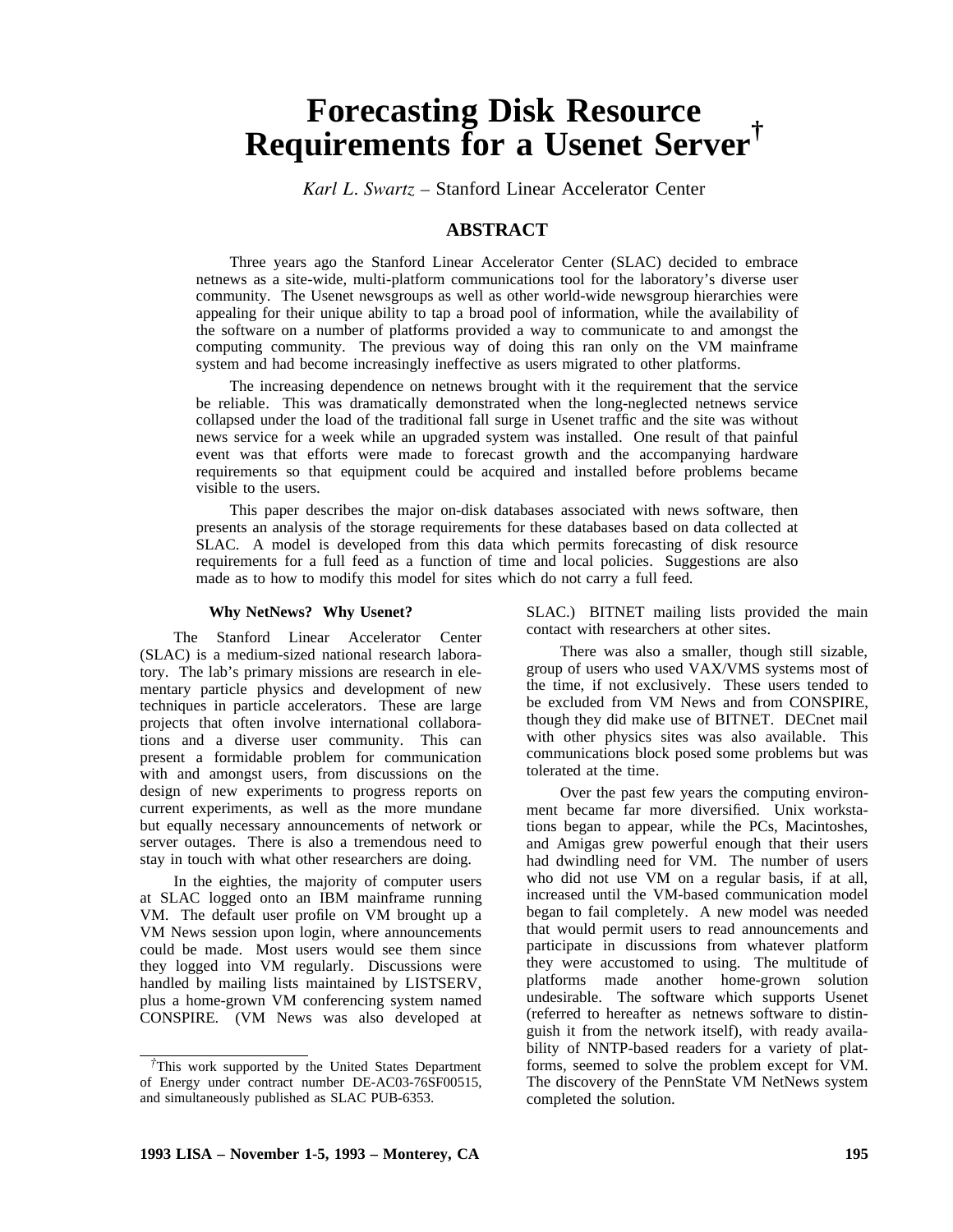B News and NNTP software was built and installed on a Sun fileserver which had some spare disk space, and the PennState NetNews software, with NNTP software from Queen's University, was installed on VM.*<sup>1</sup>* Once the bugs were worked out of this system, NNTP-based readers were acquired for other platforms, often with help from interested users. Meanwhile, a local *slac* newsgroup hierarchy was being populated with new groups and users were being introduced to the new system.

There was also a great deal of interest in nonlocal groups, of course, i.e., Usenet. After a great deal of debate over proper use of government-funded equipment, the appropriateness of censorship in an academic/research community, and the feasibility of determining just what was and was not appropriate, it was decided to carry all groups and assume a mature and responsible user community.

Netnews flourished and mostly solved the communication problem, but created a new problem in that users came to expect it to be reliable. By early 1992 the ever-increasing growth of Usenet traffic had begun to severely strain the resources of the Sun which was trying to run netnews while also handling file service and a variety of other tasks. Spool areas would overflow and the now-obsolete B News software would collapse, causing substantial delays and user ire. The expiration noose would be tightened another notch, staving off disaster for a bit longer but also aggravating already irate users as articles expired before they could be read.

Work was begun to determine what equipment was needed to support netnews for the next few years, and to define requirements in the form of minimum expiration times. Eventually a SPARCserver 2 with 4.5 GB of disk space was ordered, arriving mere days too late to avert the collapse of SLAC's netnews service from the traditional September surge in Usenet traffic. While painful at the time, the degree of pain made it clear just how critical netnews had become to SLAC.

Popular reference books on managing Usenet are notably silent on the matter of forecasting resources. [1, 2] Therefore, a study of Usenet growth was begun and has continued, so that future growth needs can be anticipated and handled before another crisis occurs. This paper documents the current state of this ongoing study.

#### **Organization of a Netnews Server's Data**

A netnews server is composed of a number of databases, several of which have the potential to require a substantial amount of disk space and which fluctuate in size as a function of news activity. The three primary databases are the articles themselves, the history file, and the active file. Ancillary structures include thread databases, incoming and outgoing spool areas, and log files. While the following description is based on a Unix system running the C News software, most structures will likely be similar on other systems.

The article database is by far the largest portion of a news system. Unix's hierarchical directory structure is a handy analog to the newsgroup hierarchy, so the software uses a simple lexical mapping of newsgroup names into directory names (''.'' is mapped to ''/'') with each article stored in a separate file. For example, article 42 in group *news.announce.important* is stored as news/announce/important/42 within the spool directory (often /usr/spool/news). Cross-posted articles are handled by links. These are normally hard links, though there is some support for falling back to symbolic links if a hard link fails.*<sup>2</sup>*

Storing each article in a separate file implies a tremendous number of relatively small files. If one eschews the apparently lightly tested symlink support – an option not likely to be available for large netnews servers for much longer – the use of links for cross-posted articles further implies that this entire database must reside within a single disk partition. Unfortunately, the combination of crossposts, cancellations, varying expiration times for different newsgroups, and the common desire to be able to use grep and other Unix tools on the article database make an alternative implementation difficult and thus unlikely in the near future. (This is a recurrent thread in the *news.software.\** newsgroups.)

The history file, typically located in /usr/lib/news/history, records the article ID of each article seen recently by the news system along with the time it was received, any explicit expiration time, and, if the article has not yet expired, a list enumerating the newsgroups the article appears in and its sequence number in each group. All of this is stored in a simple, albeit large, file with one article mentioned per line. In order to speed lookups by article ID, an index is maintained, typically using dbz.

The last of the primary news databases is the active file, typically /usr/lib/news/active, which lists each newsgroup known to the news system and, for each group, the range of article

*<sup>1</sup>*VM NetNews is a full news system, not an NNTPbased reader. There are now several NNTP readers available for VM, including a port of rn. These are being investigated, with the intention of consolidating on a single, UNIX-based netnews server.

*<sup>2</sup>*The documentation for the February 1993 C News Performance Release describes symlink support with uninspiring phrases like ''half-hearted code'' and ''this has not been tested much recently.'' [3] There appears to be more confidence in the symlink support in INN 1.4. [4]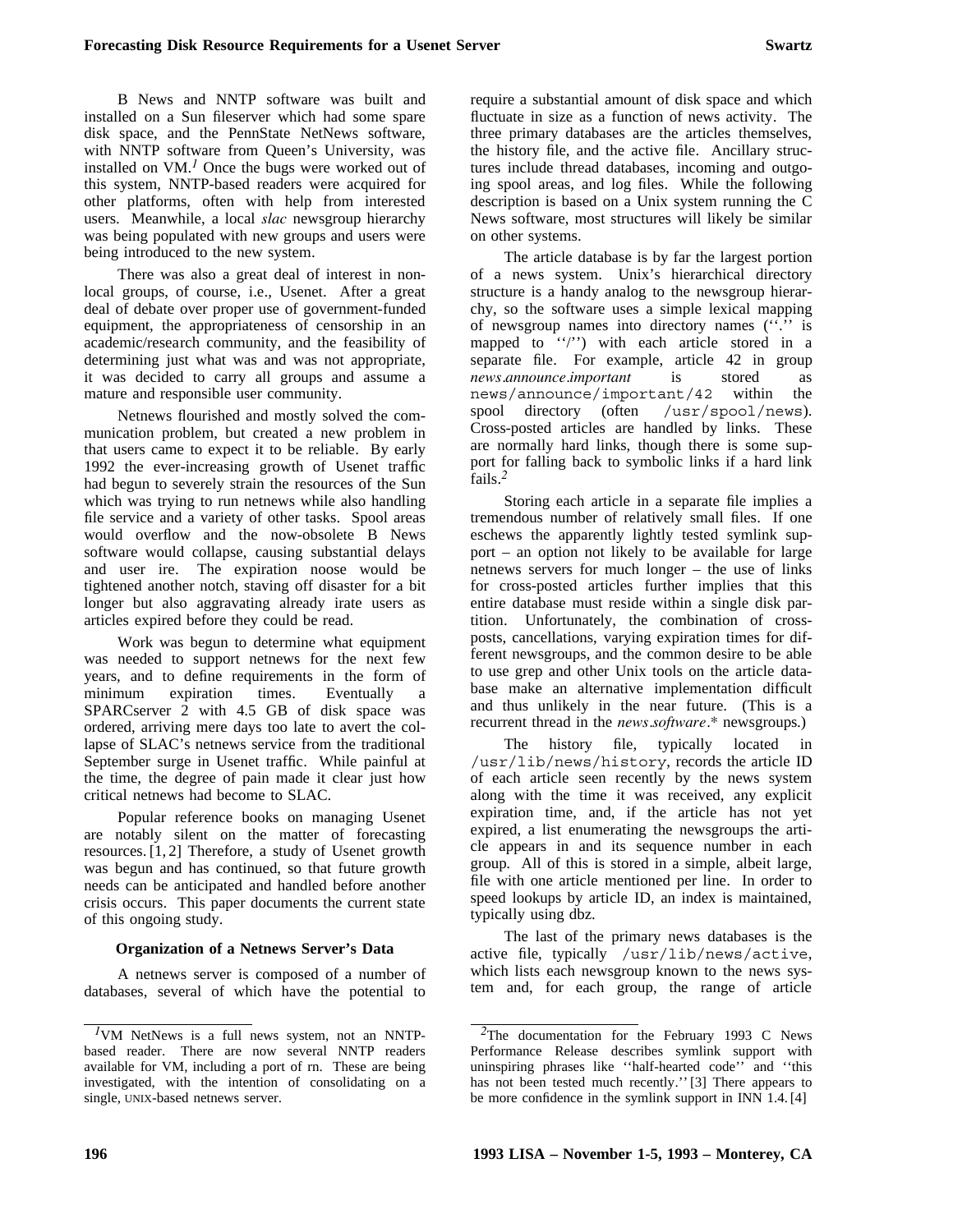numbers currently active along with the moderation or other status of the group. Like the history file this is a simple file. It is small, however, and so will not be considered further in this paper.

The largest of the ancillary structures is one or possibly several thread databases, which allow newsreaders to present related articles in a logical order, rather than in whatever order they happened to arrive on the netnews server. One example formed the heart of the *trn* newsreader. [5] This required about 5% of the space required for the articles, [6] a not insubstantial usage of space which was compounded by the development of several incompatible solutions for other newsreaders. Fortunately, a standard thread database is being adopted in the form of Geoff Collyer's Overview or NOV (News OverView). Unfortunately, the generality required to support the varying needs of different newsreaders, current and future, demands more space – approximately 10% of the space consumed by articles. [7]

Whatever threading mechanism is used, a separate file is maintained for each newsgroup, with configuration options to choose where these files are stored. One choice is to store them amongst the articles for the newsgroup, e.g., *News OverView*'s database for the *alt.sewing* newsgroup might reside in /usr/spool/news/alt/sewing/.overview. Since the article database is already quite large, and possibly constrained to a single partition, a more prudent choice is to use a separate directory tree, e.g., *trn* might store its database for the same newsgroup in /usr/spool/threads/alt/ sewing.th.

The incoming spool area contains (batches of) articles that have been received but not yet processed by the news system. As long as the netnews server processes new articles expeditiously, this requires only modest amounts of space. (In fact, INN handles incoming NNTP traffic entirely within memory, making its space requirement zero.)

Outgoing spool space is even smaller, since it contains no articles, just references to them in the form of article IDs and/or pathnames, and these hopefully don't stick around very long. For transport mechanisms other than NNTP, e.g., uucp, space will also be required for batches queued for other systems. This paper doesn't consider this requirement, as most large sites are using NNTP these days.

Finally, there are the various log files, stored under /usr/lib/news. The main log records each article received by the system along with a timestamp and an indication of what was done with the article. Normally this log is restarted each night, with a few days worth of old logs kept around. There is also errlog, which hopefully is empty or nearly so, and perhaps batchlog, which should also be quite small.

# **Factors Influencing the Size of Databases**

The size of the various databases described previously depends on a number of factors. Some, such as article life before expiration, are controlled by the news administrator. Others depend entirely on external influences and, over time, may vary.

By far the most ravenous consumer of disk space in netnews is the article database, so it makes sense to scrutinize most carefully those factors which affect the size of this database. The major ones are the average size of an article, and the rate at which new articles are received. Filesystem overhead can be significant as well, but this is a fairly simple function of the other two factors and, of course, the characteristics of the netnews server's system software.

Other factors include the size of article IDs and newsgroup names, cancellation rates, and cross-post rates. These play a comparatively minor role in the growth of disk consumption by netnews, as they are only slowly changing, and they have little effect on the article database. A cursory study of these factors – sufficient to establish some baseline data – is all that is attempted here.

# **Number of Articles Received per Week**

From the beginning SLAC's netnews server was configured to keep one week's worth of old logs, and to generate a weekly traffic report based on these logs.*<sup>3</sup>* Many sites in the San Francisco Bay Area do this, and post the results to *ba.news.stats*. The SLAC reports were also archived for posterity, and this provided the raw material for studying the growth of news traffic. Comparison with selected reports from uunet [8] gives article counts of 85% to 90% for comparable periods, so this is representative of a typical large site that carries a full feed, but not every regional hierarchy carried by uunet.

Figure 1 shows the number of articles accepted per week by SLAC's netnews server. Note that this is *not* the number of articles received, as that number includes duplicates which have no effect on the amount of disk space required. Comparison of same-week data between two years suggests something close to a 67% annual growth rate. Aside from this rather stunning growth rate, the graph has a number of interesting features.

<sup>&</sup>lt;sup>3</sup>The script to generate this report was written by Erik Fair and included in the B News distribution as misc/report-awk. The script was modified for C News, and C News itself was modified to provide some additional information in the log. This work was done by Larry Blair, with further modifications by Dave Rand. Karl Swartz made additional modifications and packaged everything up. This version is available via anonymous ftp from ftp.slac.stanford.edu in the file pub/kls/news/c-news-report.tar.Z.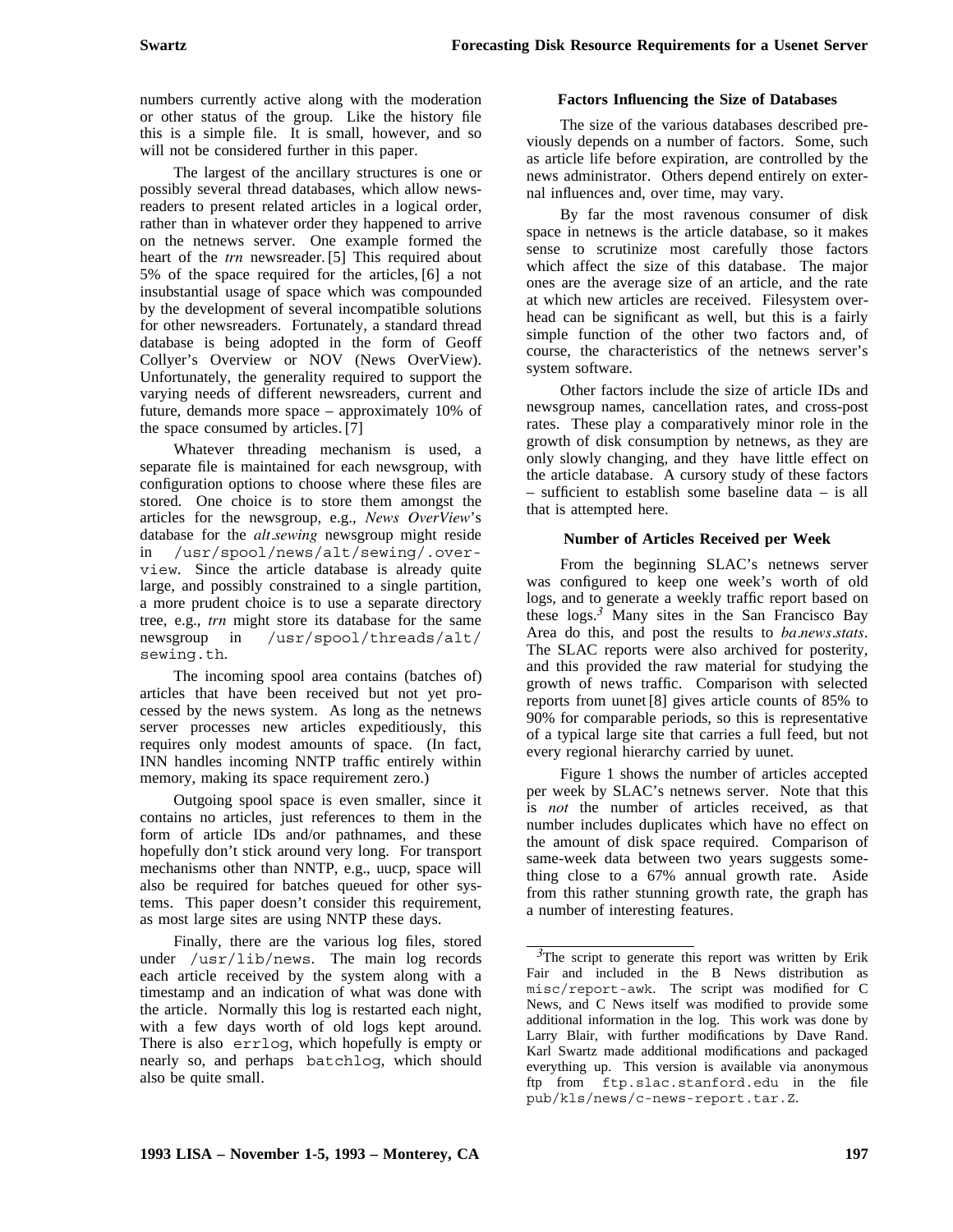

**Figure 1**: News articles accepted per week by SLAC's netnews server, with interpolation of data during the collapse of the old server and installation of the new one in September 1992

One noteworthy feature is the traditional September surge in traffic as many students return from summer vacations. The dotted line shortly after this onslaught in 1992 depicts the collapse of SLAC's old netnews server, along with the recovery after installation of the new server. (The analysis in this paper is based on the interpolated data for this period.)

Also interesting are the dips during holidays. Christmas/New Years was no surprise, nor was Thanksgiving, in late November. The dip in early July was a bit puzzling at first, but was quickly identified as the July 4th holiday – Independence Day in the United States. The size of the effect of a holiday unique to the U.S. did come as a bit of a surprise, given the worldwide nature of modern Usenet. (In retrospect, if this was surprising, Thanksgiving should have been as well.)

Other fluctuations appear to be correlated to certain annual events as well, but the evidence is weaker. Looking for many more patterns of this sort, while amusing, is probably no more productive than looking for patterns in clouds. Instead, the author turned to one of SLAC's physicists for some more scientific help.

A curve-fitting program (*Kaleidagraph*, running on a Macintosh), which uses the least fit squares fitting technique, was applied to the data. Several curves were identified that produced a good fit. Removal of five Christmas/New Years low points that were clearly not part of the overall trend finetuned the parameters of the curves a bit, producing the curves which are shown in Figure 2 along with their correlation coefficients (*r*). The equations for

these two curves are

$$
a = 49400 \times e^{0.0099w}
$$
  
and

 $a = 49000 + 460w + 4.0w^2$ 

where *w* is the number of the week relative to December 24, 1990.



**Figure 2:** Exponential and quadratic curves fitted to actual number of articles per week minus five holiday low points

The adage that anything can be proven with statistics was reinforced when a least squares cubic fit was found that also seems to correlate well with the data. As seen in Figure 3, the long-rumored death of the net will occur on February 14, 1997 – no doubt a happy Valentine's Day for Usenet widows!



**Figure 3**: Death of the net predicted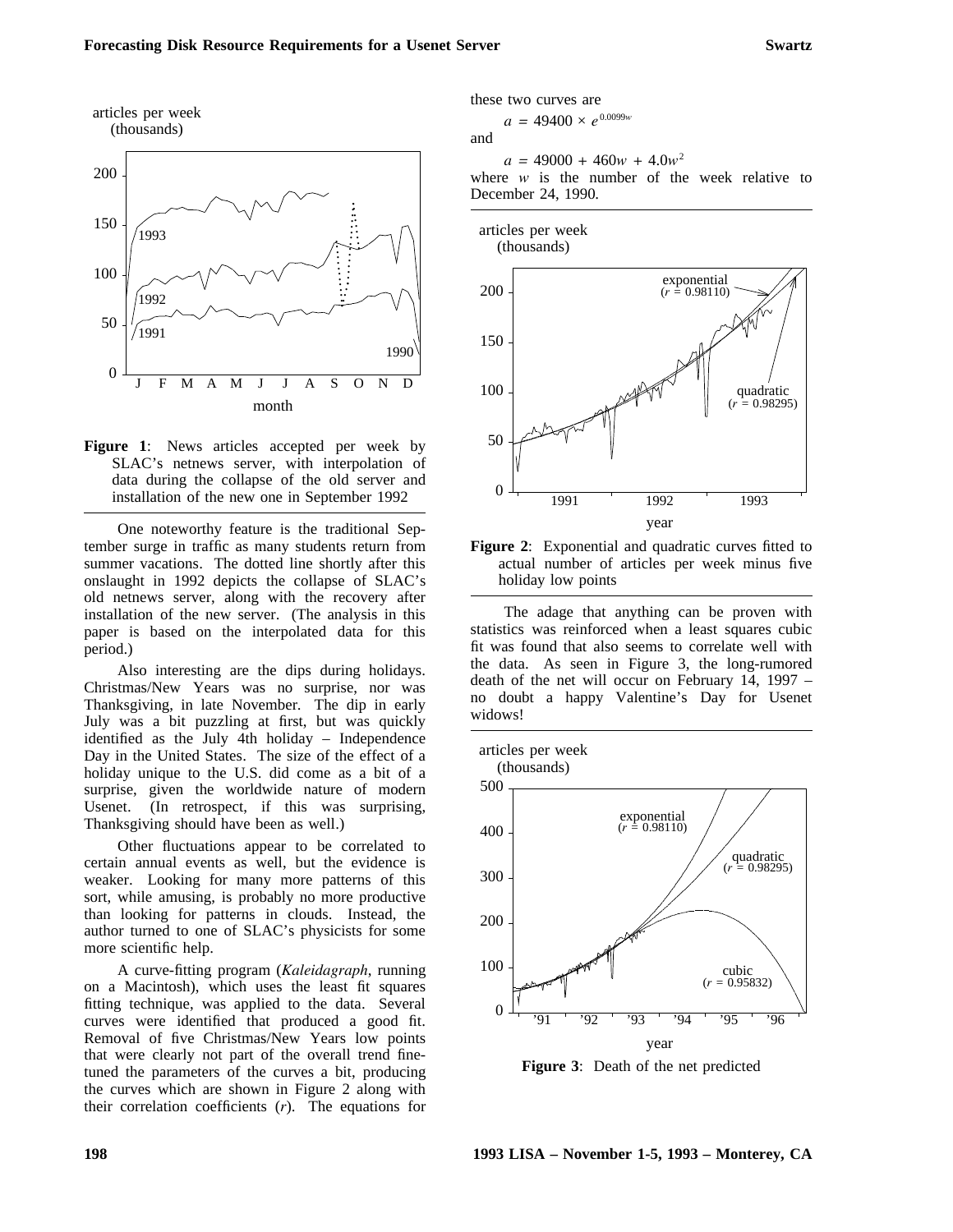There are several lessons here. One is that the sample is nowhere near large enough, and thus one should not depend on the resulting curves to accurately forecast growth too far in the future. Another is that good judgement and plain common sense needs to be applied to the interpretation of the results to avoid nonsensical predictions.

With this in mind, the exponential curve was selected for further use as being the closest to intuition. It's the most conservative choice in terms of disaster avoidance, as it forecasts the greatest disk needs. It is also remarkably close to the estimate of 67% annual growth, which a year ago had been estimated to be 65% and had predicted the past year's growth fairly accurately. In the interest of simplicity it was decided to just use the 67% growth equation

*a =* 50000 × 1.67*year−*<sup>1991</sup>

where fractional portions of a year are relative to January 1.

It's worth noting the rather large fluctuations in traffic levels. Because of this it isn't worth investing *too* much effort in precision when trying to forecast disk requirements – ballpark figures plus some extra space to accommodate peaks are sufficient to address the problem of knowing how much hardware will be necessary for the next year or so.

## **Size of Articles**

The weekly reports generated by SLAC's netnews server don't include data on article size, and the only other local historical data was a single sample taken on March 30, 1992. There's little reason to expect much change, however, so data from several current sources were compared to establish a reasonable estimate of the current average size. This was then compared to the 1992 data, confirming the belief that article size is relatively stable over time.

First, /usr/spool/news on the SLAC server was scanned for all articles, ignoring nonarticle files such as those in the out.going directory, and being careful to note link counts to avoid multiply counting cross-posted articles. The result of this survey is shown in the first line of Figure 4. This result is biased because all groups aren't expired at the same rate. In particular, groups with very large articles such as those in the *alt.binaries.pictures* groups are expired much more quickly than other groups.

To compensate for this bias, several smaller scans were done of just the groups with non-default expiration periods, also shown in figure 4. All of these scans were done about twelve hours after the nightly *expire* run so the data represents a period equal to the expiration period plus one-half. Several SLAC hierarchies which are kept forever were ignored, since they don't apply to other sites. A weighted average was computed for the remaining data; this worked out to an average of 2,635.7 bytes per article.

For comparison, data from several sites were then harvested from *news.lists* for the August, 1993 timeframe. [8, 9] For the two weeks ending August 8, the average size of an article passing through uunet was 2641.5 bytes, while for the week ending August 7, the same metric for ira.uka.de was 2562.5 bytes, a difference of about 3%. For the six week period ending September 8, the average article size through uunet was 2586.2 bytes. These values agree fairly nicely with the numbers from the SLAC netnews server.

For the month of August, roughly the same period as the six week uunet data, [10] produced an average article size of only 2295.4 bytes. This is based on a survey of articles on disk, however, and thus is subject to the same expiration biases as the raw SLAC data, with which it compares quite closely.

The March 30, 1992 survey of SLAC's /usr/spool/news was done in the same manner as the current one, though no attempt was made to factor out expiration bias, since at that time all groups were being expired at nearly the same rate so expiration bias was minimal. The average article size at that time was 2,615.3 bytes, within the range of current sizes.

|                                        |         |            | article size |          |            |
|----------------------------------------|---------|------------|--------------|----------|------------|
| newsgroups                             | inodes  | references | total $(KB)$ | average  | expiration |
| all articles                           | 424,617 | 497,392    | 948,238.8    | 2,286.8  |            |
| slac,bes,hepnet                        | 7,482   | 8.049      | 36,371.0     | 4.977.8  | never      |
| alt.binaries.pictures                  | 144     | 156        | 5,743.4      | 40,841.8 | 0          |
| other <i>alt binaries</i>              | 128     | 134        | 1,428.1      | 11,424.8 | 7          |
| control                                | 2,665   | 2,665      | 1,279.9      | 491.8    | 3          |
| all others                             | 414,198 | 486,388    | 903,416.4    | 2,233.5  | 17         |
| weighted (excluding slac, bes, hepnet) |         |            |              | 2,635.7  |            |

**Figure 4**: Survey of SLAC's article spool area: number of inodes and references to those inodes, total and average file size, and expiration periods for specific groups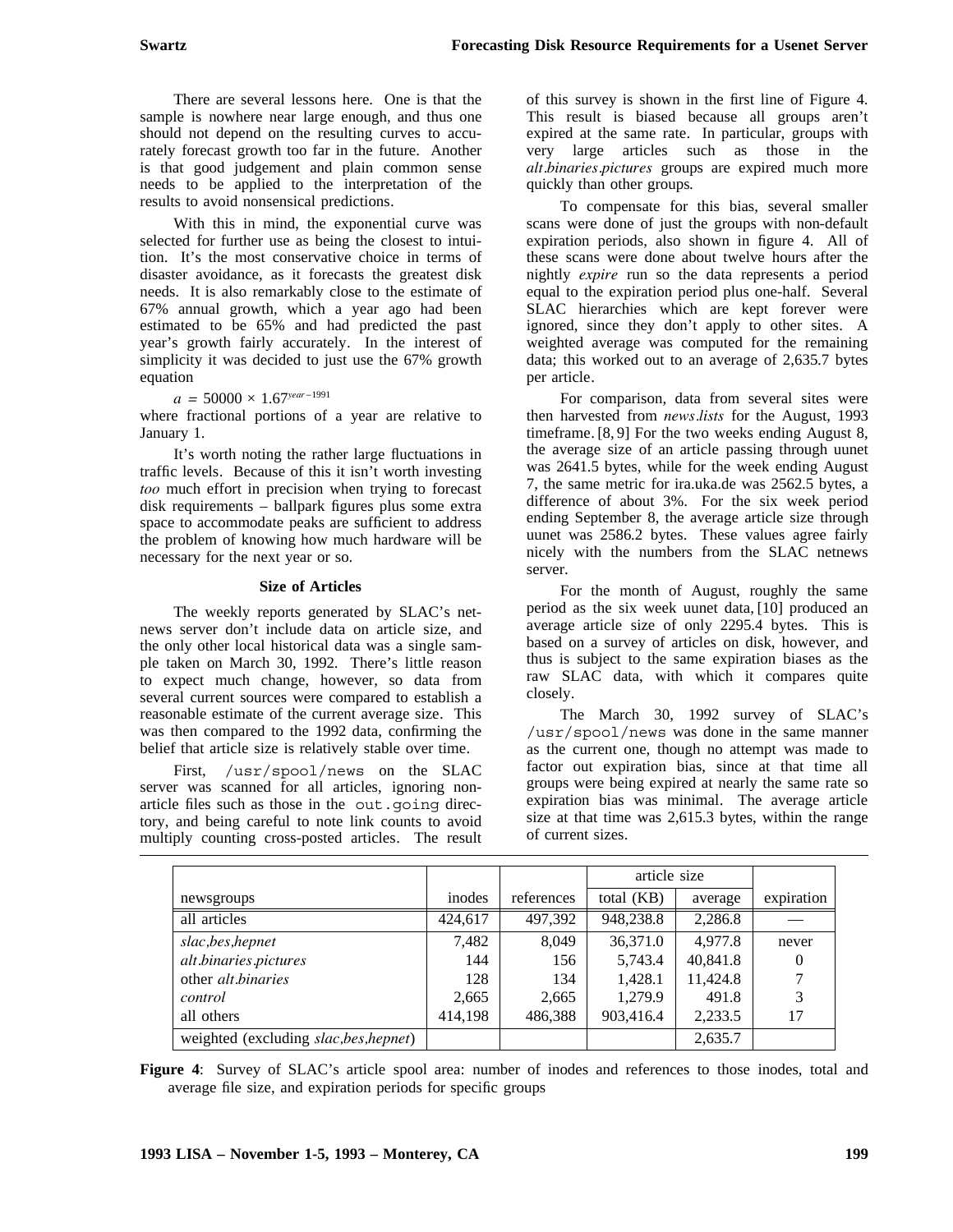To produce a reasonable working estimate for average article size, the average was taken of the current SLAC value (2,635.7) and the six-week uunet value (2,586.2). This gives an average article size of 2,611 bytes.

### **Effect of File System Block Size**

Since each article is relatively small and is stored in a separate file, the block size (or fragment size, where relevant) of the file system is important. Figure 5 shows the article sizes from the SLAC netnews server along with the space needed given various blocking factors. Running netnews on a machine with a large block size and no fragments, such as an RS/6000 running AIX, will waste more than half of the disk! Fortunately, many systems use a variant of the BSD fast filesystem, but care must still be taken to configure the filesystem with 512 byte fragments to make the best use of the space. Little effort has been spent on determining this inflation rate with great precision – assuming 512 byte fragments and rounding up to 12% gives a fairly conservative estimate.

| block | average | total (KB)  | inflation |
|-------|---------|-------------|-----------|
|       | 2,286.8 | 948.238.8   | $0.0\%$   |
| 512   | 2.543.4 | 1,054,663.5 | 11.2%     |
| 1024  | 2,786.2 | 1,155,322.5 | 21.8%     |
| 4096  | 4,866.6 | 2,018,018.1 | 112.8%    |

|  | <b>Figure 5:</b> Effect of blocking factor on article storage |  |  |
|--|---------------------------------------------------------------|--|--|
|--|---------------------------------------------------------------|--|--|

#### **Directories, Inodes, etc.**

Given the large number of files, several other filesystem features are also worth mentioning. With nearly 500,000 directory entries for the articles, directories themselves consume a non-trivial amount of disk space. Filenames of articles are simply sequence numbers and thus are normally quite short. Until a group hits 10,000 articles only 12 bytes will be required with a BSD-style directory. Cross-posts require additional directory entries, adding about 17% based on the numbers in Figure 4. Figuring 16 bytes per article for directory entries accommodates both cross-posts and very active newsgroups.

The inodes themselves also take up considerable space, but they are pre-reserved, so as long as one looks at usable space after *newfs* is done, inodes need not be considered. Since most articles are small, few if any indirect blocks will be needed.

#### **The Bottom Line for Articles**

Putting all of this together, the space required for the articles can be described as a fairly simple function of *time* and the *expiration* rate:

$$
bytes = 50000 \times 1.67^{year-1991} / 7 \times (2611 \times 1.12 + 16) \times (E_{articles} + 1)
$$

One is added to the expiration rate assuming *expire* is run daily – an article arriving shortly after the time *expire* is run will get an extra day. Folding all the constants together we get

20,510 KB × 1.67<sup>*year* −1991</sup> × ( $E_{articles}$ +1)

To put all this into perspective, a site expiring news after ten days will need about 1.67 gigabytes of usable storage just for the articles by the end of 1994.

#### **The History File**

The history file is composed of three tabseparated fields, containing the article ID, times relevant to the expiration process, and a list of where the article appears. For example:

<42@hh.uucp> 752520600~- news.answers/42

An article ID is composed of a host-specific part and the hostname. B News used a simple sequence number as the host-specific part, but most other news systems use more complicated and thus longer values. Today, most news systems have been converted so the size of this portion of the article ID is probably fairly constant. Likewise, the conversion to domain names caused an increase in article ID length, but again this probably has little additional impact today. Thus, a simple survey of SLAC's history file was done to establish an average size for the article ID. Figure 6 shows the breakdown by size; the average over 823,810 entries was 33.9 bytes.





The second field is composed of two subfields separated by a tilde. The first part is the date and time the article was received by the local system in the normal UNIX form, i.e., the number of seconds since January 1, 1970 at midnight GMT. Normally,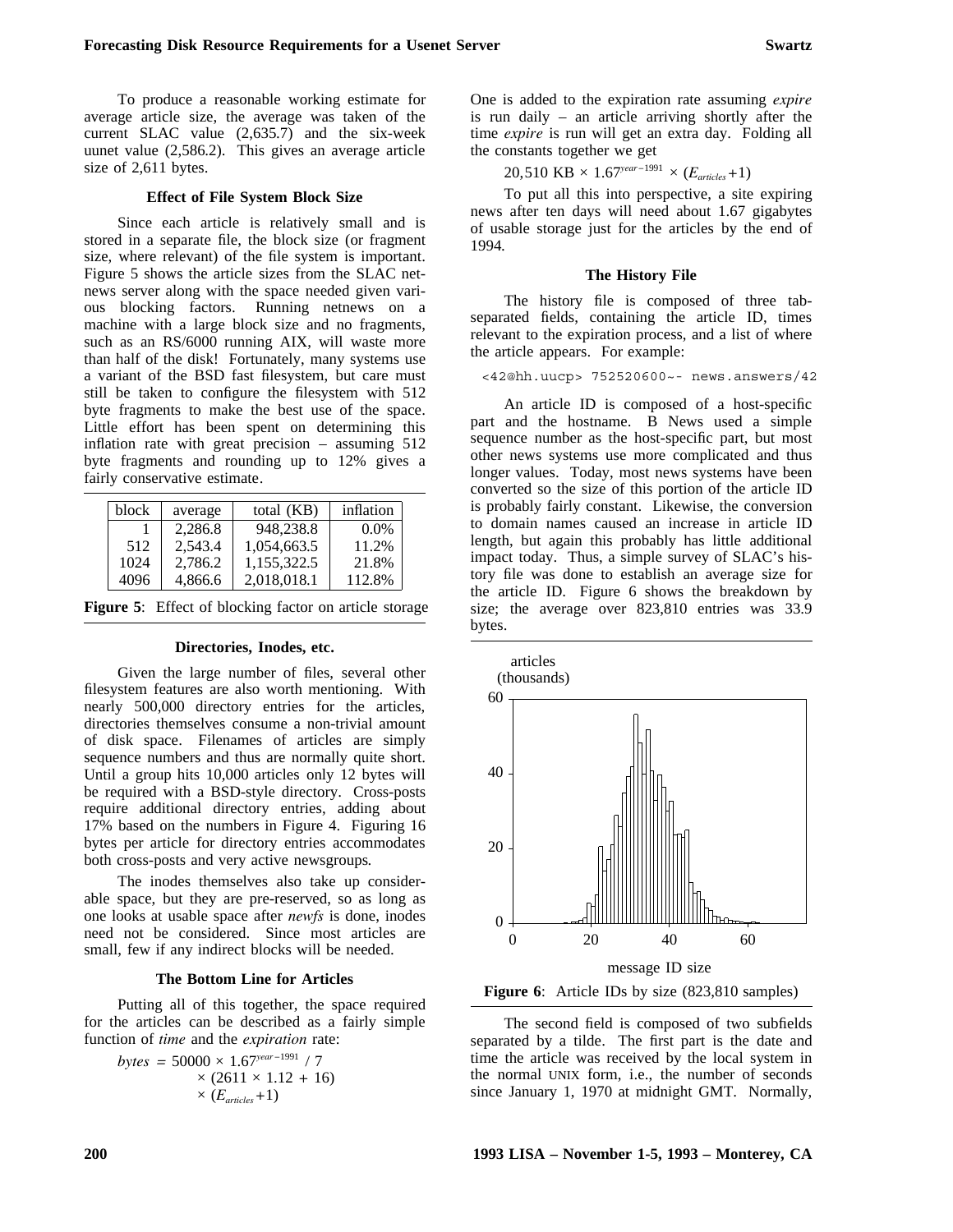if the applicable expiration period is *n* days, *expire* will delete the article *n* days after it was received. If the article has an explicit expiration date, however, that date and time is stored in the second portion of the history entry's second field, and *expire* will try to use that as the expiration date for the article. (Explicit expirations may be overridden if they are too far in the future.) Few articles have explicit expiration dates, so this field of a history entry will usually be eleven bytes long, at least until September 9, 2001 (GMT).

The third field is a space-separated list enumerating the newsgroups in which the article appears, along with the article sequence number in each of those groups. This field and its leading tab will not be present if the article has expired. The number of entries with more than one subfield is just the cross-posting rate, which has already been<br>estimated to be 17%. The size of each estimated to be 17%. newsgroup/sequence number pair varies only slowly; it was determined by yet another survey of the SLAC history file to have an average size of 22.6 bytes.

The history expiration rate determines how long entries are kept in the history file. This is usually longer than the article expiration rate, so the oldest entries will lack the third field. If specified as being shorter than the article expiration rate, the article rate is used. (This case is not considered in the following calculations.) As with articles, one must be added to these rates to account for an extra day's worth of data, assuming *expire* is run once per day.

In addition to the history file itself there is also the index. Using *dbz* this is stored in history.pag (and history.dir, though that's tiny), and seems to stay around 10% of the size of the history file itself. Thus, at least for *dbz*, another 10% should be added to the size of the history file itself to allow space for this index.

Finally, when *expire* runs it creates a new history file and index, deleting the old ones only after installing the new ones. Thus the peak space requirement for the history file must account for two complete files and indexes.

Combining all of these factors, the overall space requirement for the history information can be stated as a function of the two expiration rates and time:

*bytes =* 50000 × 1.67*year−*<sup>1991</sup> */* 7  $\times$  ( $(E_{history}+1) \times (33.9 + 1 + 11) +$  $(E_{\text{articles}}+1) \times (1 + 22.6) \times 1.17$  $\times$  1.10  $\times$  2

# **Log Files**

The size of the log file depends upon various local configuration issues, including how many other sites a given article is fed to and how many duplicate articles are received. (With NNTP, duplicates

The logs compress quite well, often 3:1 or better, so if old logs are kept for a few days, compressing them will produce significant savings on space.

# **Overview and/or Thread Databases**

Currently, SLAC is still using *trn* and its threading mechanism, which has used a bit less than 5% of the space required for articles, consistent with the author's projections. [6] This hasn't been studied in much detail since we plan on moving to *NOV*, for which the suggested 10% will be used as an initial estimate. [7]

# **Example**

The following example demonstrates how these equations may be used to forecast the disk requirements for a netnews server through the end of 1994. The value for *year* is set to 1995, i.e., January 1, 1995. Articles in all newsgroups will be kept for 17 days, long enough for someone to go away for two weeks and not miss any articles, while history information will be kept for 30 days. The filesystems have a fragment size of 512 bytes. Article space is thus

 $50000 \times 1.67^4$  / 7  $\times$  (2611  $\times$  1.12 + 16) × (17*+*1)

or 2,804 megabytes. The space reserved by the BSD filesystem adds another 10% to this, bringing the total to 3,085 MB of usable disk space, well beyond the 2 GB limit of most BSD filesystems. The most expedient solution is probably a pair of 2 GB disks, using symlinks to split the articles over the two filesystems. This implies some effort at balancing newsgroups by volume, and hoping the symlink support really does work.

The history information will require

 $50000 \times 1.67^{4}$  / 7  $\times$  (  $(30+1) \times (33.9 + 1 + 11) +$  $(17+1) \times (1 + 22.6) \times 1.17$  $\times$  1.10  $\times$  2 or 224 megabytes.

This directory (/usr/lib/news) will also contain the logs. Assuming SLAC's log file is representative, and another 16 months will nearly double the size of the log, a daily log will need about 8.8 MB. Seven days of old logs, compressed to about one-third of their original size, adds another 20.5 MB. Adding a few megabytes for other files and the 10% reserved by the filesystem means a partition of about 300 MB is needed.